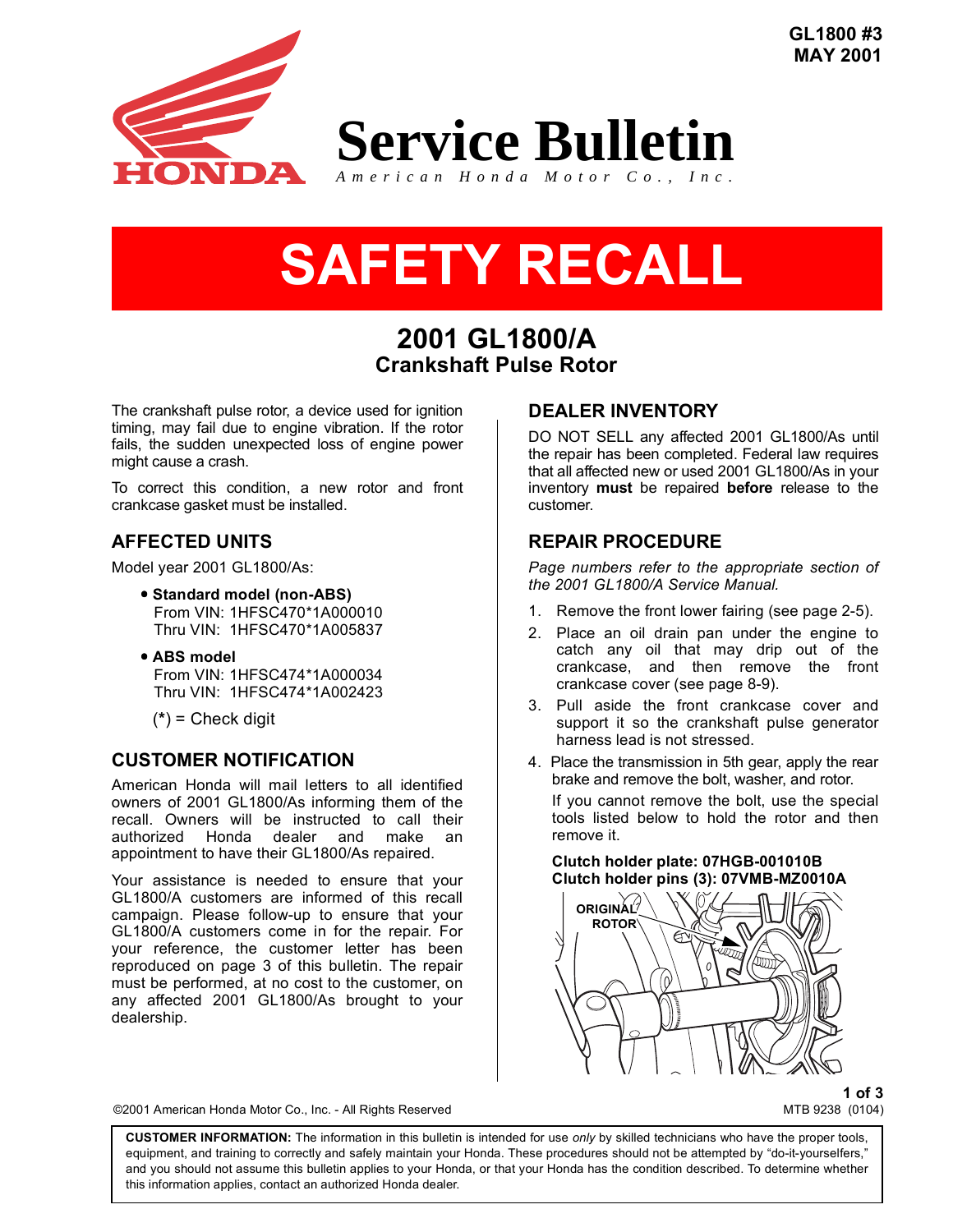## **GL1800 #3 MAY 2001**

- 5. Install the new rotor while aligning the groove in the rotor with the key on the crankshaft.
- 6. Apply engine oil to the threads and seating surface of the bolt. Install the bolt and washer.
- 7. Place the transmission in 5th gear, apply the rear brake, and tighten the bolt to the specified torque.

If you cannot torque the bolt, use the universal holder to hold the rotor and then torque it properly.

Place a rag between the holder and crankcase mating surface to protect the crankcase from damage.

#### **TORQUE: 59 N**ï**m (6.0 kgf**ï**m, 43 lbf**ï**ft) Universal holder: 07725-0030000**



8. Clean all gasket material from the mating surfaces of the crankcase cover and crankcase. Apply Hondabond 4 sealant or equivalent in the areas shown.



9. Apply Hondabond 4 sealant or equivalent around the crankshaft pulse generator harness grommet.



- 10. Install a new gasket onto the crankcase mating surface.
- 11. Install the front crankcase cover and tighten the 12 bolts to the specified torque.

#### **TORQUE: 12 N**ï**m (1.2 kgf**ï**m, 9 lbf**ï**ft)**

12. Install the front lower fairing (see page 2-5) and check the engine oil level (see page 3-10). Add the recommended oil if needed.

### **IDENTIFICATION**

Center-punch a campaign completion mark under the last digit of the engine serial number, located on the right side of the engine. This mark indicates that the recall has been completed.



## **PARTS INFORMATION**

DO NOT ORDER PARTS. These parts will be automatically allocated by American Honda based on the number of units invoiced to your dealership.

**Crankshaft Pulse Rotor**

**P/N: 30291-MCA-010 H/C: 6775217**

**Front Crankcase Cover Gasket**

**P/N: 11524-MCA-000 H/C: 6617088**

## **WARRANTY INFORMATION**

This recall will be in effect until all listed units have been repaired according to this bulletin, regardless of the date of purchase. After completion of the repair, submit one claim per VIN using the following information only:

Template #: **L24A** Flat Rate Time = **0.6 hours**